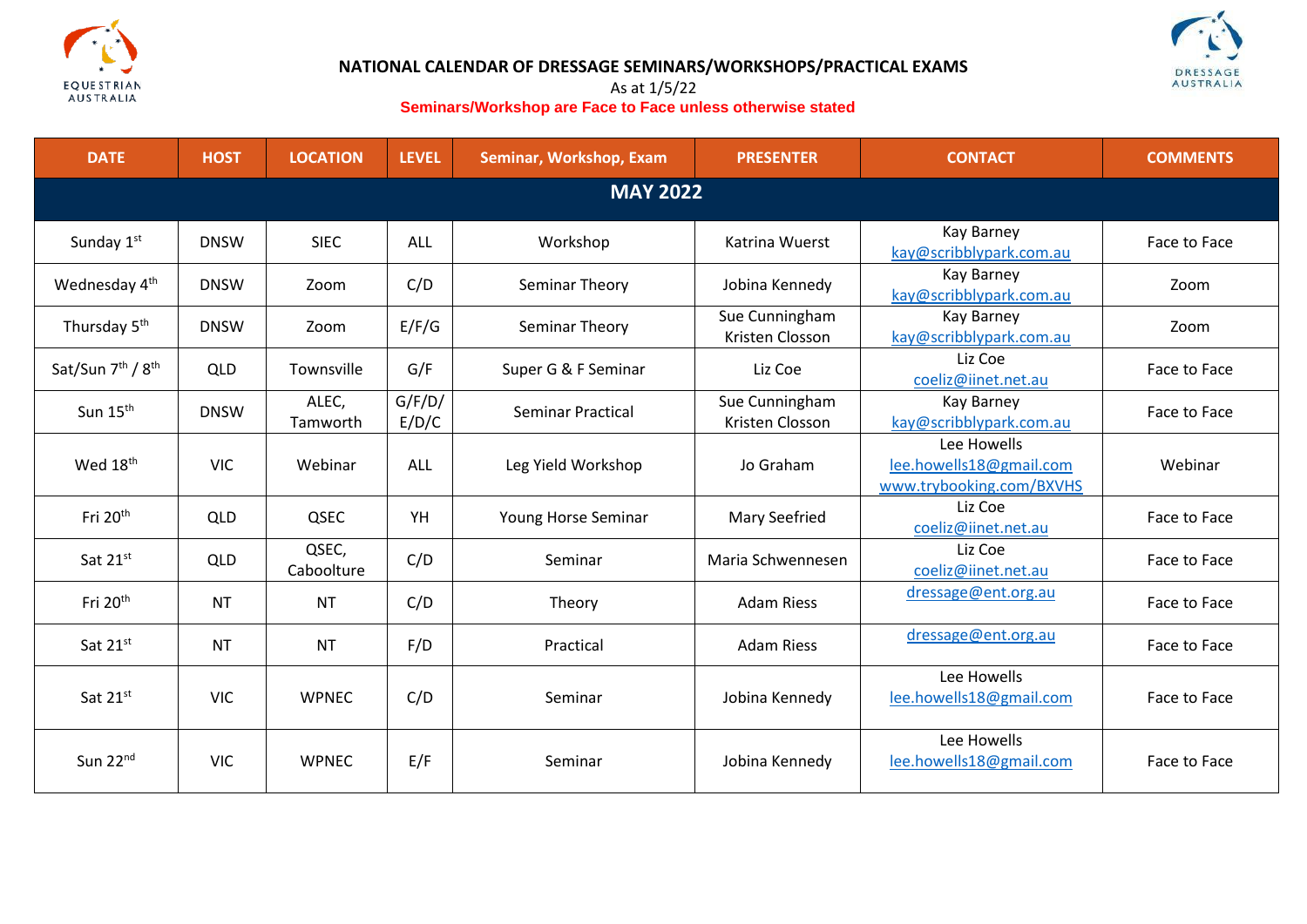

# **NATIONAL CALENDAR OF DRESSAGE SEMINARS/WORKSHOPS/PRACTICAL EXAMS**



## As at 1/5/22 **Seminars/Workshop are Face to Face unless otherwise stated**

| <b>DATE</b>          | <b>HOST</b>  | <b>LOCATION</b>      | <b>LEVEL</b> | Seminar, Workshop, Exam                              | <b>PRESENTER</b>                            | <b>CONTACT</b>                                            | <b>COMMENTS</b> |  |
|----------------------|--------------|----------------------|--------------|------------------------------------------------------|---------------------------------------------|-----------------------------------------------------------|-----------------|--|
| <b>MAY 2022</b>      |              |                      |              |                                                      |                                             |                                                           |                 |  |
| Tue 24 <sup>th</sup> | <b>WA</b>    | <b>SEC</b>           | ALL          | Through the Levels Masterclass<br>Medium to Advanced | Nadine Merewether                           | Nadine Herbet<br>nadineherbet@icloud.com                  | Face to Face    |  |
| Wed 25 <sup>th</sup> | <b>VIC</b>   | Zoom                 | ALL          | <b>Theory Revision</b>                               | Lee Howells<br>Jane Ventura                 | Lee Howells<br>lee.howells18@gmail.com                    | Zoom            |  |
| <b>JUNE 2022</b>     |              |                      |              |                                                      |                                             |                                                           |                 |  |
| Sat 4 <sup>th</sup>  | SA           | <b>Cromwell Park</b> | D/E          | Seminar                                              | Jane Ventura                                | Liz Duncan                                                | Face to Face    |  |
| Wed 15 <sup>th</sup> | <b>QLD</b>   | Zoom                 | All          | <b>What If Scenarios</b>                             | Anita Barton                                | e.duncan@bigpond.net.au<br>Liz Coe<br>coeliz@iinet.net.au | Zoom            |  |
| Sun 19th             | <b>WA</b>    | <b>SEC</b>           | D/E          | Seminar                                              | Wendy Barker                                | Nadine Herbet<br>nadineherbet@icloud.com                  | Face to Face    |  |
| Sat 25th             | <b>QLD</b>   | Cairns               | G/F/E        | Seminar                                              | <b>Trish Selleres</b><br>Irene Bakels-Noren | Liz Coe<br>coeliz@iinet.net.au                            | Face to Face    |  |
| <b>JULY 2022</b>     |              |                      |              |                                                      |                                             |                                                           |                 |  |
| Sat 2 <sup>nd</sup>  | <b>DNSW</b>  | Young                | G/F/E        | Seminar Practical                                    | Jobina Kennedy                              | <b>Kay Barney</b><br>kay@scribblypark.com.au              | Face to Face    |  |
| Tue $12^{\text{th}}$ | <b>EADOC</b> | Zoom                 | JE           | Workshop                                             | <b>EADOC</b>                                | Lee Howells<br>lee.howells18@gmail.com                    | Zoom            |  |
| Wed 13 <sup>th</sup> | <b>WA</b>    | <b>SEC</b>           | All          | Through the Levels Masterclass<br><b>FEI</b>         | Nadine Merewether                           | Nadine Herbet<br>nadineherbet@icloud.com                  | Face to Face    |  |
| Wed 13 <sup>th</sup> | <b>DNSW</b>  | Zoom                 | C/D          | Seminar Theory Part 1                                | Jobina Kennedy                              | Kay Barney<br>kay@scribblypark.com.au                     | Zoom            |  |
| Sat 16 <sup>th</sup> | <b>DNSW</b>  | <b>SIEC</b>          | C/D          | <b>Seminar Theory Part 2</b>                         | Jobina Kennedy                              | <b>Kay Barney</b><br>kay@scribblypark.com.au              | Face to Face    |  |